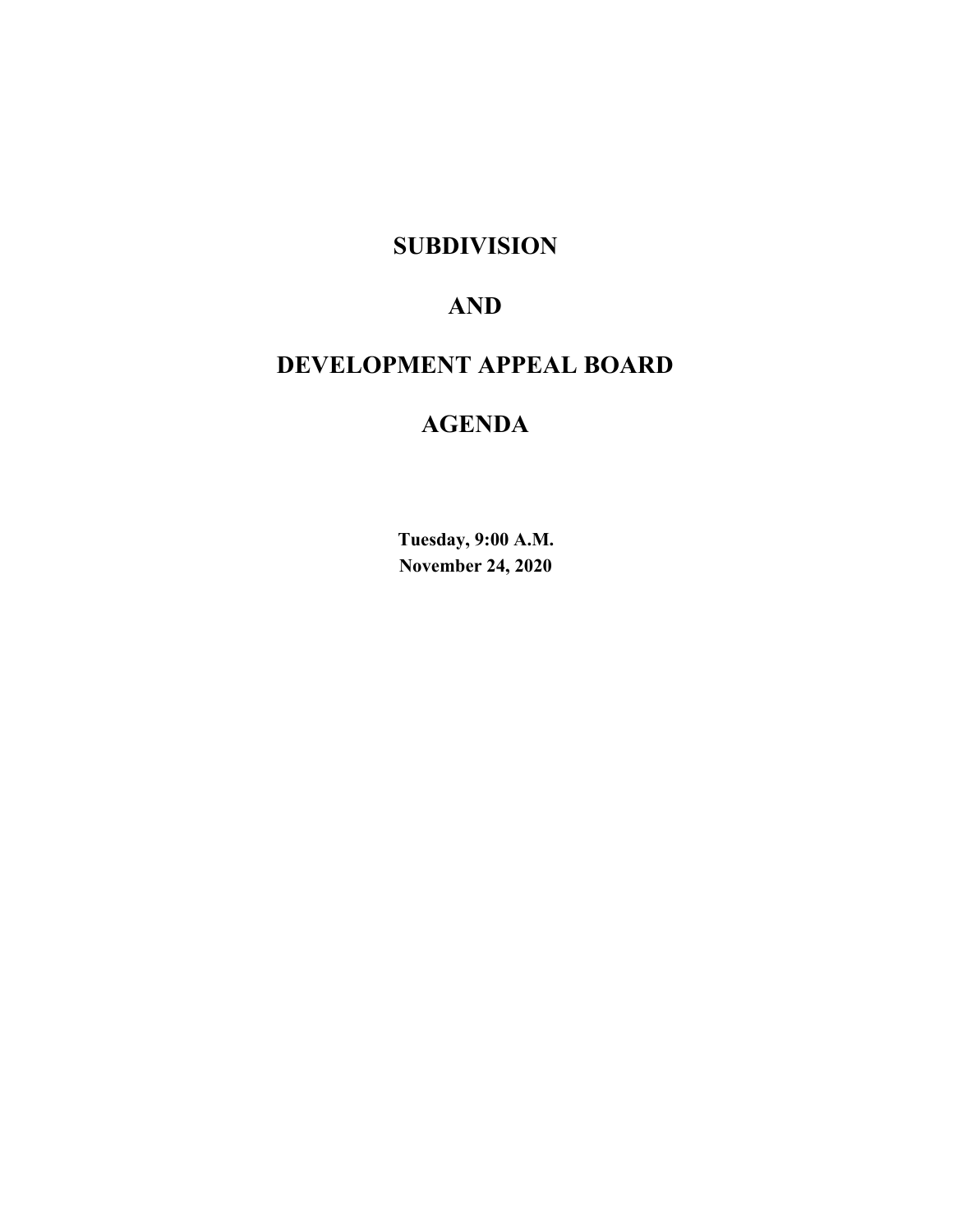# **SUBDIVISION AND DEVELOPMENT APPEAL BOARD**

| <b>TO BE RAISED</b> |                 |                                                                                                                                              |
|---------------------|-----------------|----------------------------------------------------------------------------------------------------------------------------------------------|
| 9:00 A.M.           | $SDAB-D-20-160$ |                                                                                                                                              |
|                     |                 | Construct Exterior Alterations to a Gas Bar and<br>Convenience Retail Stores site (Revision of<br>Parking and Gas Pump Layout)               |
|                     |                 | 8616 - 99 Street NW<br>Project No.: 347557436-002                                                                                            |
| <b>NOTE:</b>        |                 | Unless otherwise stated, all references to "Section numbers" in this Agenda<br>refer to the authority under the Edmonton Zoning Bylaw 12800. |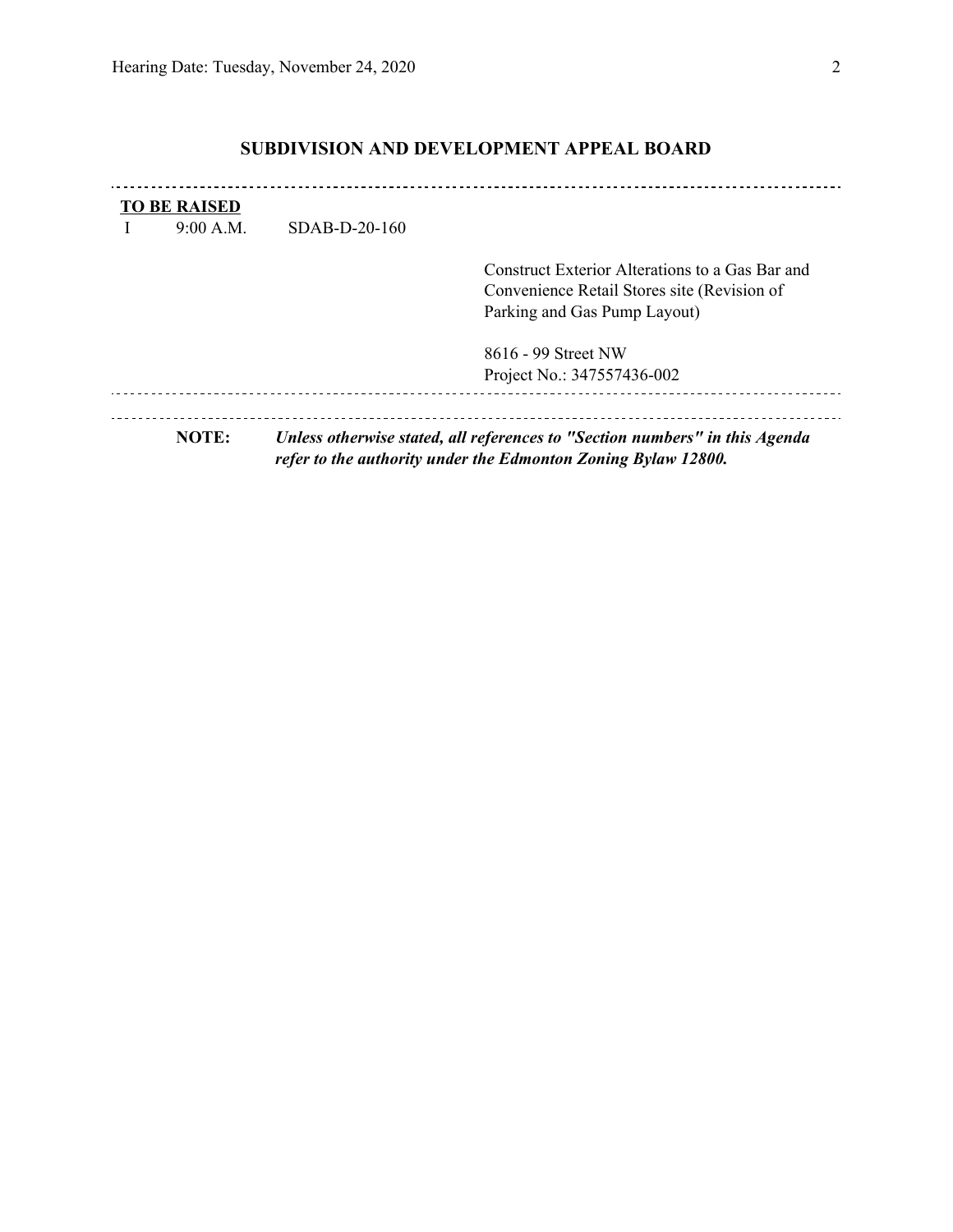# **TO BE RAISED**

# **ITEM I: 9:00 A.M. FILE: SDAB-D-20-160**

## AN APPEAL FROM THE DECISION OF THE DEVELOPMENT OFFICER

APPELLANT:

| <b>APPLICATION NO.:</b>        | 347557436-002                                                                                                                  |  |  |
|--------------------------------|--------------------------------------------------------------------------------------------------------------------------------|--|--|
| <b>APPLICATION TO:</b>         | Construct Exterior Alterations to a Gas Bar and<br>Convenience Retail Stores site (Revision of Parking and<br>Gas Pump Layout) |  |  |
| <b>DECISION OF THE</b>         |                                                                                                                                |  |  |
| DEVELOPMENT AUTHORITY: Refused |                                                                                                                                |  |  |
| <b>DECISION DATE:</b>          | October 9, 2020                                                                                                                |  |  |
| <b>DATE OF APPEAL:</b>         | October 21, 2020                                                                                                               |  |  |
| <b>MUNICIPAL DESCRIPTION</b>   |                                                                                                                                |  |  |
| OF SUBJECT PROPERTY:           | 8616 - 99 Street NW                                                                                                            |  |  |
| <b>LEGAL DESCRIPTION:</b>      | Plan I9 Blk 107 Lot 17, Plan I9 Blk 107 Lot 16                                                                                 |  |  |
| ZONE:                          | (CNC) Neighbourhood Convenience Commercial Zone                                                                                |  |  |
| <b>OVERLAY:</b>                | Main Streets Overlay                                                                                                           |  |  |
| <b>STATUTORY PLAN:</b>         | Strathcona Area Redevelopment Plan                                                                                             |  |  |
|                                |                                                                                                                                |  |  |
|                                |                                                                                                                                |  |  |

# *Grounds for Appeal*

The Appellant provided the following reasons for appealing the decision of the Development Authority:

> We are solicitors for Centex Go Market and their consultants, Com-Tech Drafting and Design, the project owners and Applicants, respectively, in the above noted matter. Our clients' Development Permit Application has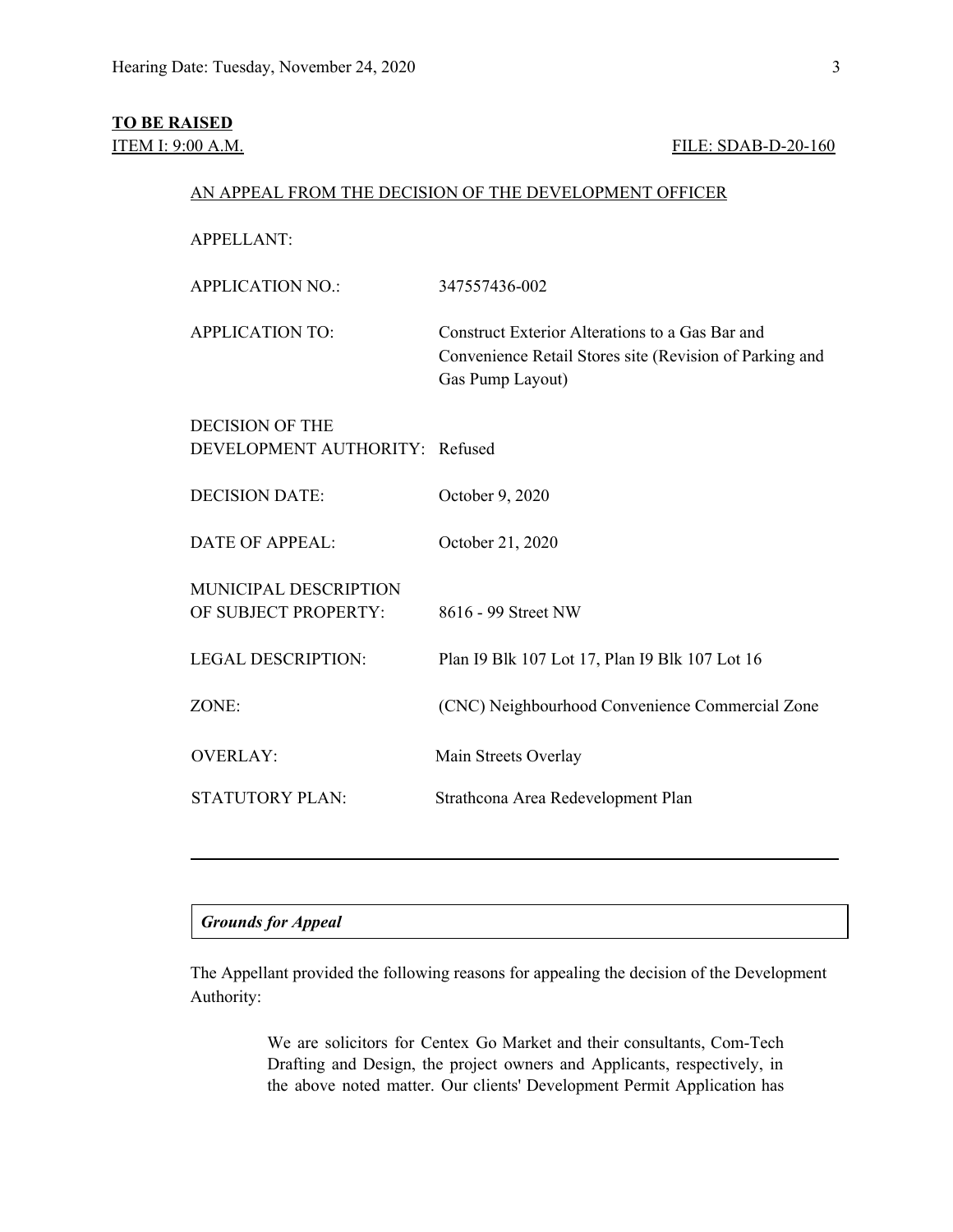been refused. On behalf of our clients, we hereby appeal the refusal on the following grounds:

1. The Uses on site have been previously approved and were confirmed as late as May 11, 2018.

2. The Convenience Retail Use is a Permitted Use under the applicable CNC Zoning. The Gas Bar Use is Accessory to the Convenience Retail Use and is, therefore, a Permitted Use, as well.

3. The current Application / Appeal deals only with pump locations and on-site vehicular movement, and revisions to the existing layout are required for circulation and safety purposes, all of which is addressed in an engineered study submitted to the City.

4. To the extent variances regarding the site layout may be required, they do not and cannot have any material or undue impacts on the amenities of the neighbourhood nor on neighbouring properties beyond what is already permitted under the existing approvals. There is no proposal to increase the number of existing gas pumps - it remains at two.

5. Such further and other reasons as may be presented at the hearing of this appeal.

## *General Matters*

#### **Appeal Information:**

**The Subdivision and Development Appeal Board (the "Board") at a hearing on November 4, 2020, made and passed the following motion:**

**"That SDAB-D-20-160 be postponed until November 24, 2020 at the written request of Legal Counsel for an affected property owner and with consent of the Appellant."**

The *Municipal Government Act*, RSA 2000, c M-26 states the following:

### **Grounds for Appeal**

**685(1)** If a development authority

- (a) fails or refuses to issue a development permit to a person,
- (b) issues a development permit subject to conditions, or
- (c) issues an order under section 645,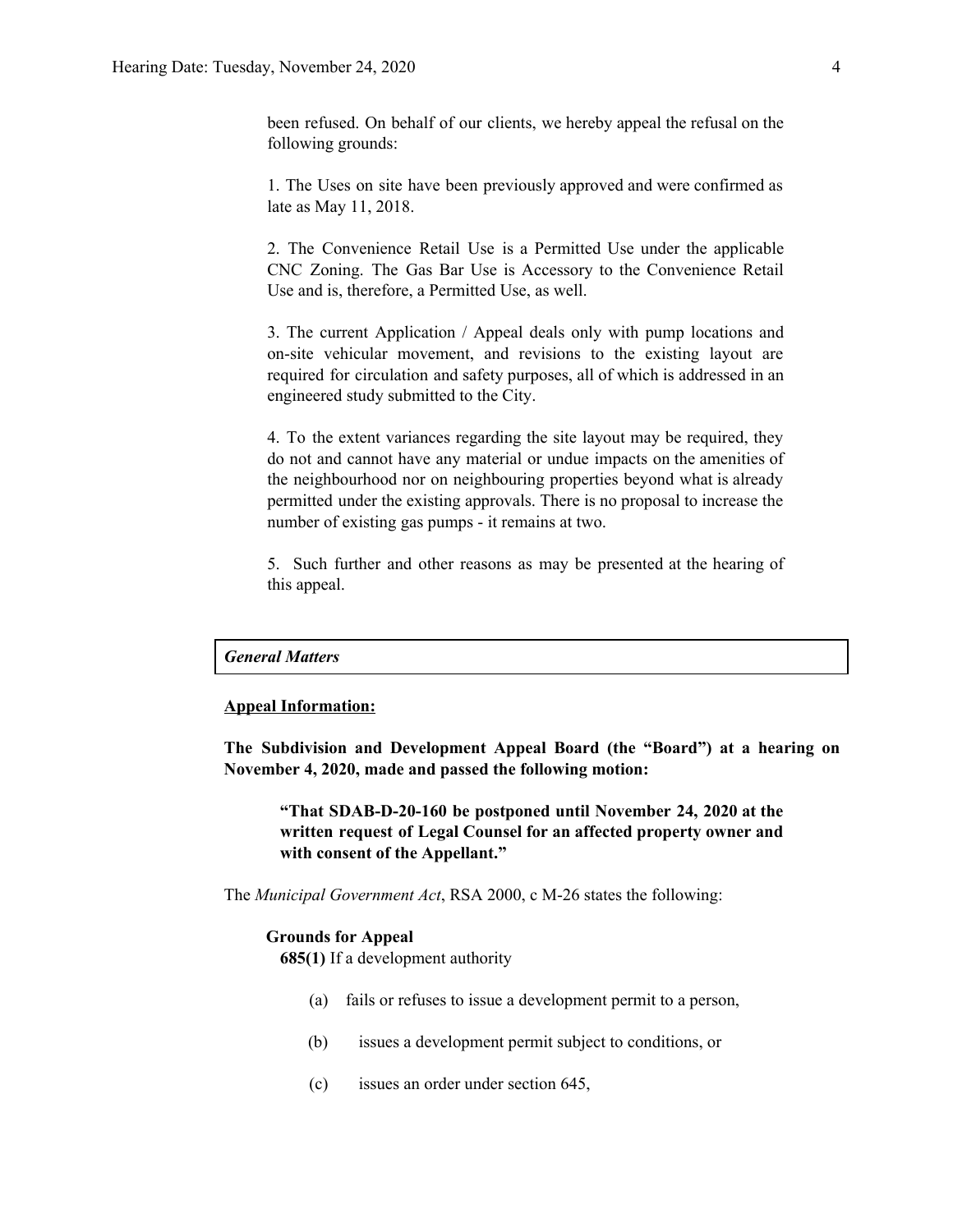the person applying for the permit or affected by the order under section 645 may appeal to the subdivision and development appeal board.

**(2)** In addition to an applicant under subsection (1), any person affected by an order, decision or development permit made or issued by a development authority may appeal to the subdivision and development appeal board.

## **Appeals**

**686(1)** A development appeal to a subdivision and development appeal board is commenced by filing a notice of the appeal, containing reasons, with the board,

- (a) in the case of an appeal made by a person referred to in section 685(1)
	- (i) with respect to an application for a development permit,
		- (A) within 21 days after the date on which the written decision is given under section 642, or
		- (B) if no decision is made with respect to the application within the 40-day period, or within any extension of that period under section 684, within 21 days after the date the period or extension expires,
		- or
	- (ii) with respect to an order under section 645, within 21 days after the date on which the order is made, or
- (b) in the case of an appeal made by a person referred to in section 685(2), within 21 days after the date on which the notice of the issuance of the permit was given in accordance with the land use bylaw.

#### **Hearing and Decision**

**687(3)** In determining an appeal, the subdivision and development appeal board

…

- (a.1) must comply with the land use policies;
- (a.2) subject to section 638, must comply with any applicable statutory plans;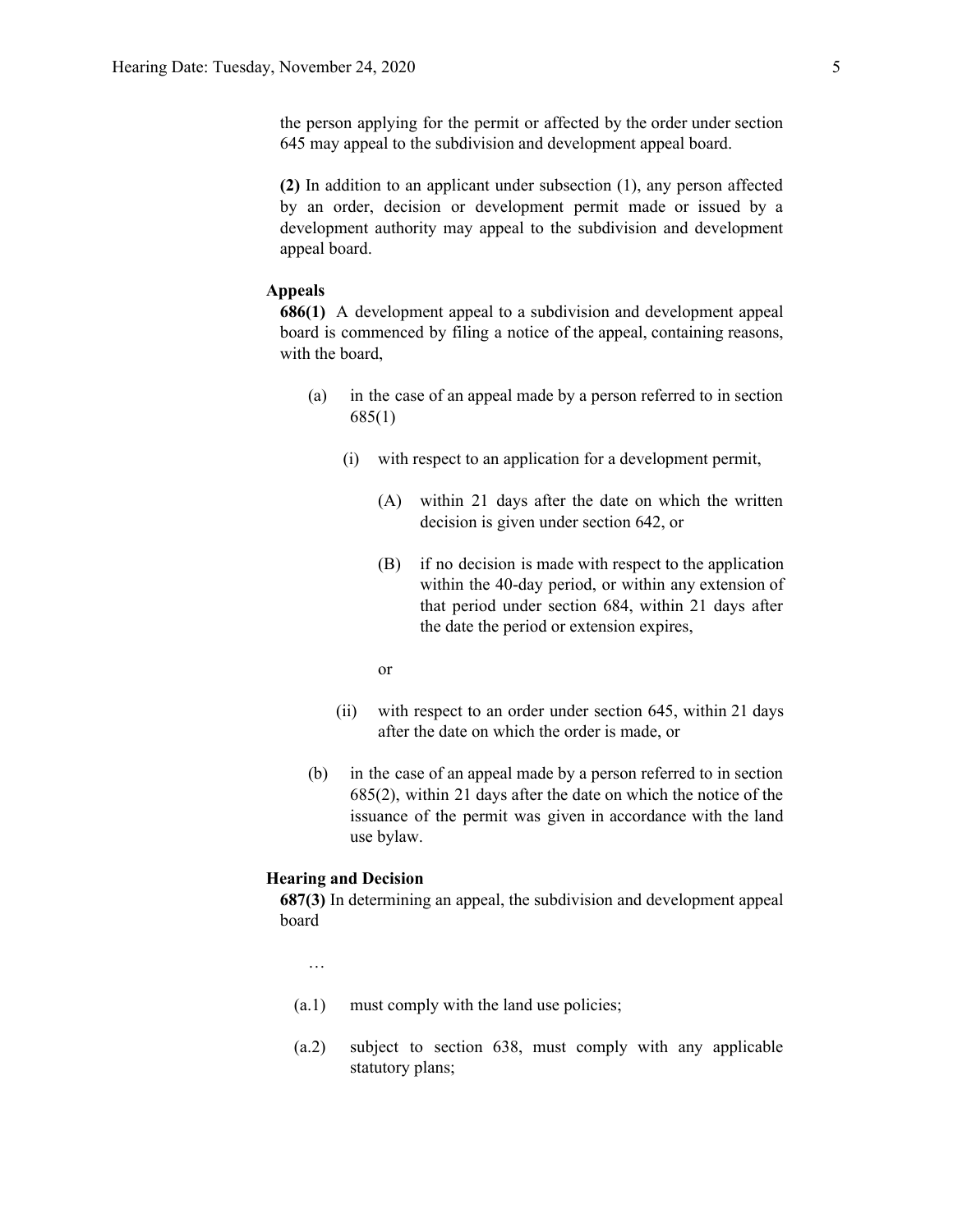- (a.3) subject to clause (d), must comply with any land use bylaw in effect;
- (a.4) must comply with the applicable requirements of the regulations under the *Gaming, Liquor and Cannabis Act* respecting the location of premises described in a cannabis licence and distances between those premises and other premises;
	- …
	- (c) may confirm, revoke or vary the order, decision or development permit or any condition attached to any of them or make or substitute an order, decision or permit of its own;
	- (d) may make an order or decision or issue or confirm the issue of a development permit even though the proposed development does not comply with the land use bylaw if, in its opinion,
		- (i) the proposed development would not
			- (A) unduly interfere with the amenities of the neighbourhood, or
			- (B) materially interfere with or affect the use, enjoyment or value of neighbouring parcels of land,
		- and
		- (ii) the proposed development conforms with the use prescribed for that land or building in the land use bylaw.

## **General Provisions from the** *Edmonton Zoning Bylaw:*

Under section 310.2(1), a **Convenience Retail Store** is a **Permitted Use** in the **(CNC) Neighbourhood Convenience Commercial Zone.**

Under section 310.3(7), a **Gas Bar** is a **Discretionary Use** in the **(CNC) Neighbourhood Convenience Commercial Zone**

Under section 7.4(13), **Convenience Retail Store** means:

development used for the retail sale of those goods required by area residents or employees on a day to day basis, from business premises which do not exceed 275 m2 in gross Floor Area. Typical Uses include small food stores, drug stores, and variety stores selling confectionery,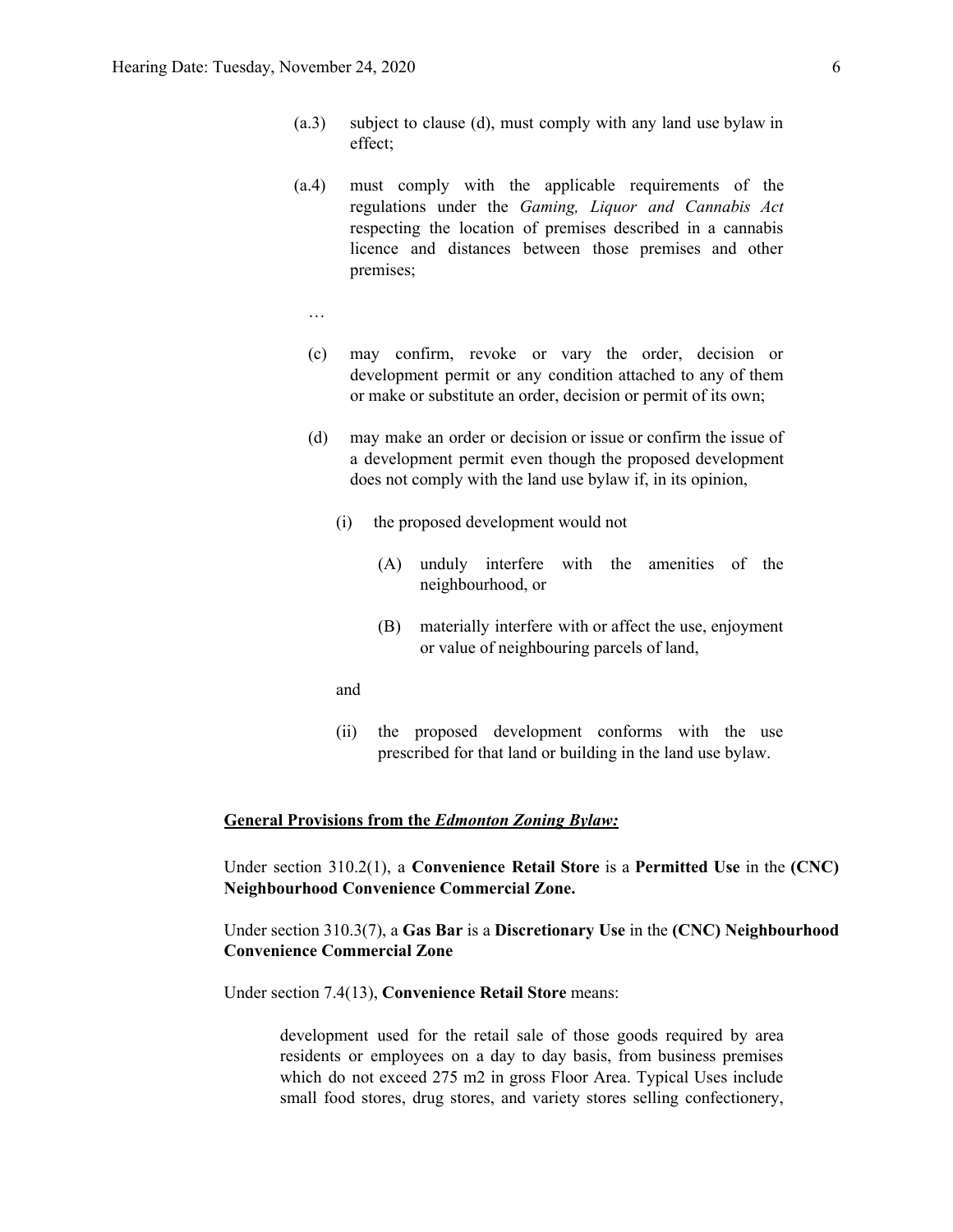tobacco, groceries, beverages, pharmaceutical and personal care items, hardware or printed matter. This Use does not include Cannabis Retail Sales.

Under section 7.4(22), **Gas Bar** means:

development used for the retail sale of gasoline, other petroleum products, and incidental auto accessories. This Use does not include Minor and Major Service Stations.

Section 310.1 states that the **General Purpose** of the **(CNC) Neighbourhood Convenience Commercial Zone** is "to provide for convenience commercial and personal service uses, which are intended to serve the day-to-day needs of residents within residential neighbourhoods."

Section 819.1 states that the **General Purpose** of the **Main Streets Overlay** is:

to encourage and strengthen the pedestrian-oriented character of Edmonton's main street commercial areas that are located in proximity to residential and transit-oriented areas, by providing visual interest, transparent storefront displays, and amenities for pedestrians.

*Development Of icer's Note*

#### **Development Officers Determination**

**Note: Proposed development consists of Permitted and Discretionary Uses in the CNC Zone. The Development Officer has therefore reviewed the application against the stricter standard required of Discretionary development.**

[unedited]

*Strathcona Area Redevelopment Plan*

## **Development Officers Determination**

**1) The proposed development does not follow Policy 3 of the Walk Up Apartment Area in the Strathcona Area Redevelopment Plan. This Policy notes that "future commercial development on 99 Street…will be geared to neighbourhood convenience use and will be pedestrian oriented" (p. 20).**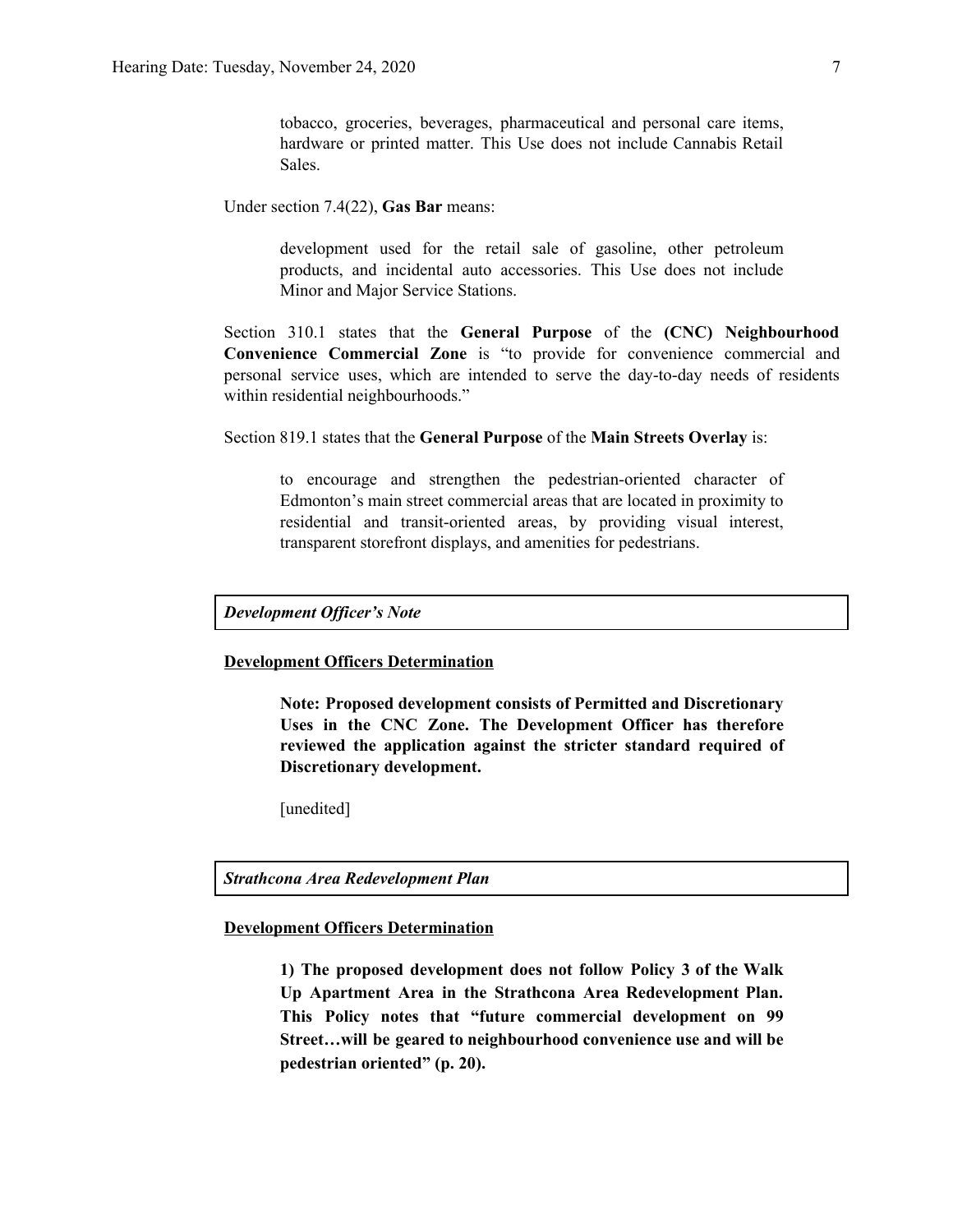**The Development Officer notes that the proposed development is considered to be a Vehicular-Oriented Development under Section 72 of the Zoning Bylaw. It is the Development Officer's opinion that although the proposed number of gas pumps will not change, the change of the location of the pumps and their spreading-out within the site would constitute an intensification of such a use. Such an intensification does not appear to be supported by the Policy cited above.**

[unedited]

#### *Main Streets Overlay - General Purpose / Parking*

Section 819.4(4) states "Parking, loading and passenger drop-off areas shall be designed to minimize pedestrian-vehicle conflicts and prioritize pedestrian movement through the Site."

Section 819.4(3) states:

No new parking facilities, drive through aisles, and queuing spaces shall be added between an existing building and a public roadway other than a Lane. All existing and proposed surface parking, underground parking access, drive through aisles, and queuing spaces shall be screened from view from a public roadway other than a Lane and adjacent Sites using methods such as Landscaping, fencing or other materials. Crime Prevention Through Environmental Design principles shall be used to enhance the appearance, natural surveillance and safety of the parking area.

### **Development Officers Determination**

**2) The proposed development does not meet the General Purpose of the Main Streets Overlay (Section 819), which is "to encourage and strengthen the pedestrian-oriented character of Edmonton's main street commercial areas that are located in proximity to residential and transit-oriented areas".**

**The Development Officer notes that the proposed development is considered to be a Vehicular-Oriented Development under Section 72 of the Zoning Bylaw. By its very nature, such uses are not primarily intended for pedestrians, and therefore does not appear to meet this General Purpose.**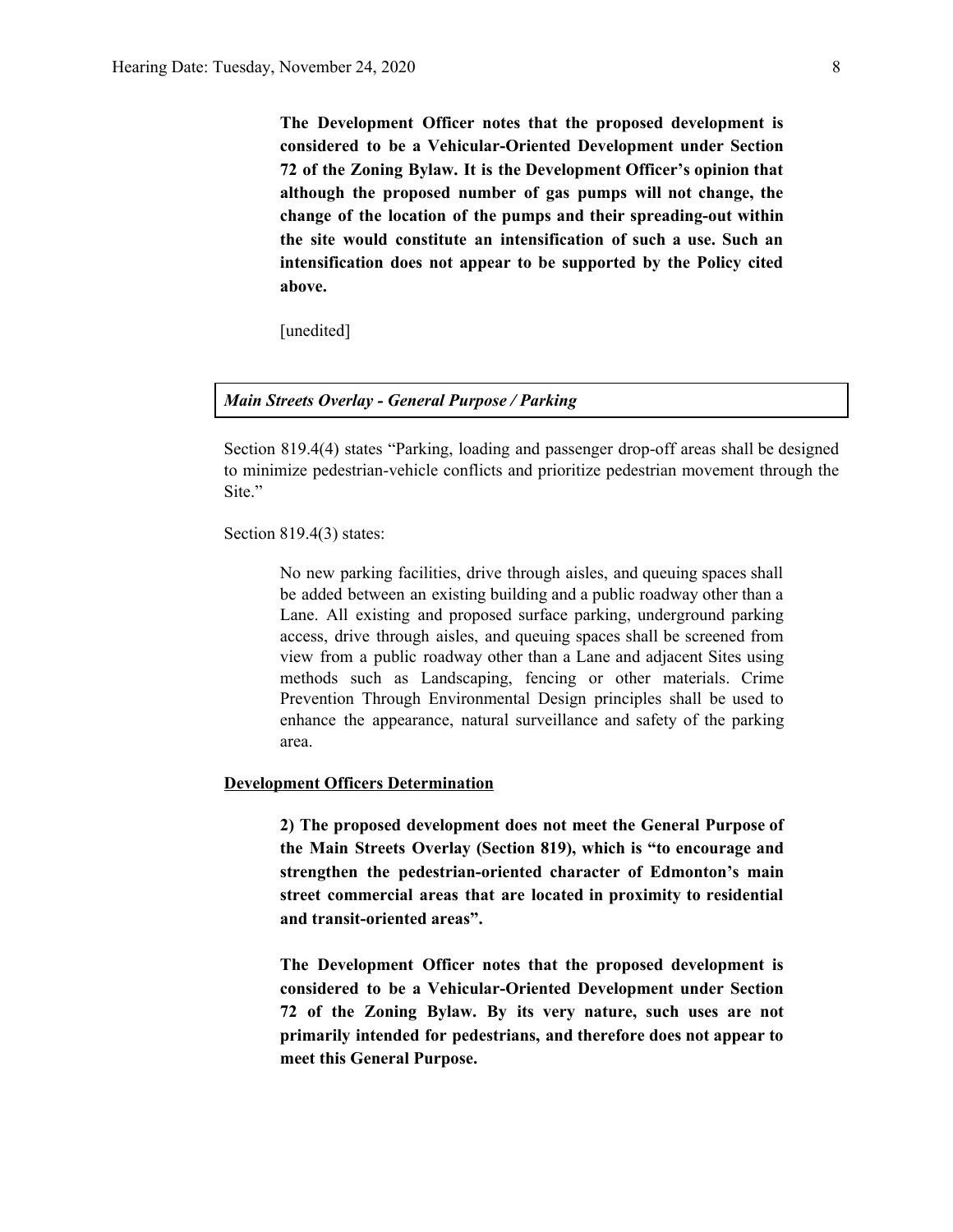**It is further noted that the requirement to minimise pedestrian-vehicular conflicts and promote pedestrian circulation (Ref. Section 819.4(4)) does not appear to have been met.**

[unedited]

**3) No new parking facilities, drive through aisles, and queuing spaces shall be added between an existing building and a public roadway other than a Lane ((Section 819.4(3)).**

**Proposed: There will be new parking spaces, drive aisles, and queuing spaces between the existing building and the road.**

[unedited]

#### *Vehicular - Oriented Uses*

Section  $72.2(6)(a)$  states "all pump islands shall be located at least 6.0 m from any boundary of the Site, parking area on the Site, or Lane intended to control traffic circulation on the Site."

### **Development Officers Determination**

**4) Gas pumps shall be located at least 6m from parking spaces (Section 72.2(6)). Required Setback: 6m Proposed Setback: 0m Deficiency: 6m**

[unedited]

**5) Any gas pump island (including the associated parking space) shall be at least 6m from any property line (Section 72.2(6)).**

**Required Setback: 6m Proposed Setback (flanking side property line [abutting 99 Street]): 2.3m Proposed Setback (side property line [abutting 9909-87 Avenue]): 4.1m**

**Deficiency (flanking side property line): 3.7m Deficiency (side property line): 1.9m**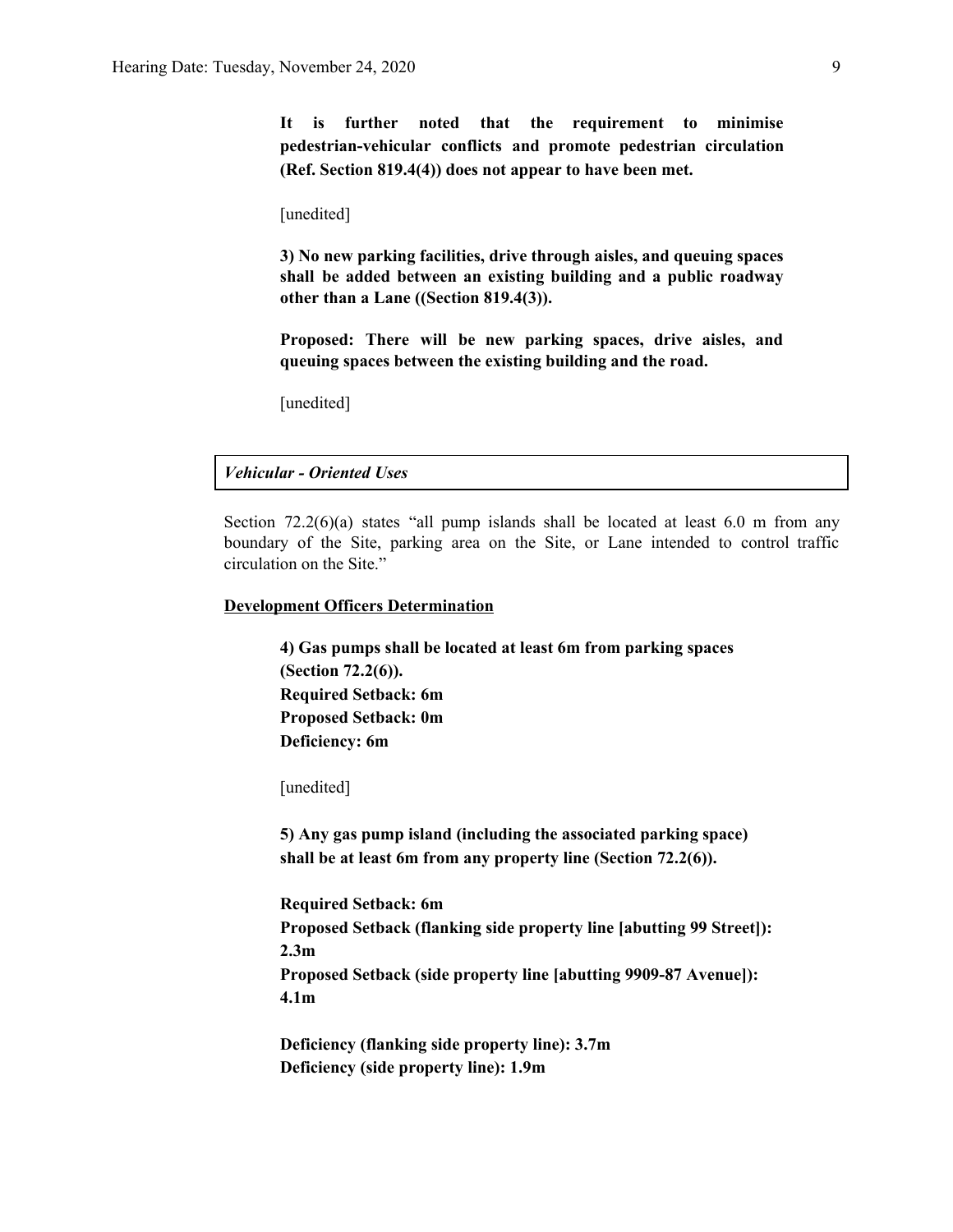[unedited]

#### *Community Consultation*

Section 819.4(15) states:

When the Development Officer determines that a Development Permit application does not comply with the regulations contained in this Overlay:

- a. the Development Officer shall send notice to the municipal address and assessed owners of land wholly or partly located within a distance of 60.0 m of the Site of the proposed development, and the President of each affected Community League and each Business Improvement Area Association operating within the distance described above to outline any requested variances to the Overlay and solicit comments directly related to the proposed variance;
- b. the Development Officer shall not render a decision on the Development Permit application until 21 days after notice has been mailed, unless the Development Officer receives feedback from all specified recipients; and
- c. the Development Officer shall consider any comments directly related to the proposed variance when determining whether to approve the Development Permit application in accordance with Section 11.3.

#### **Development Officers Determination**

**6) The Development Authority shall ensure that development does not unduly interfere with the amenities of the neighbourhood or materially interfere with or affect the use, enjoyment or value of neighbouring properties. (Section 11.3(1) of Zoning Bylaw 12800; Ref. Section 640(6) of Municipal Government Act):**

**As a part of the Development Permit application review, the Development Officer completed a public consultation under Section 819.4(15) of the Zoning Bylaw. This is in addition to a supplementary discussion held after the said consultation. Residents from 7 addresses responded, in addition to the Strathcona Community League. 4 of the addresses are on the same block of 87 Avenue as the subject property.**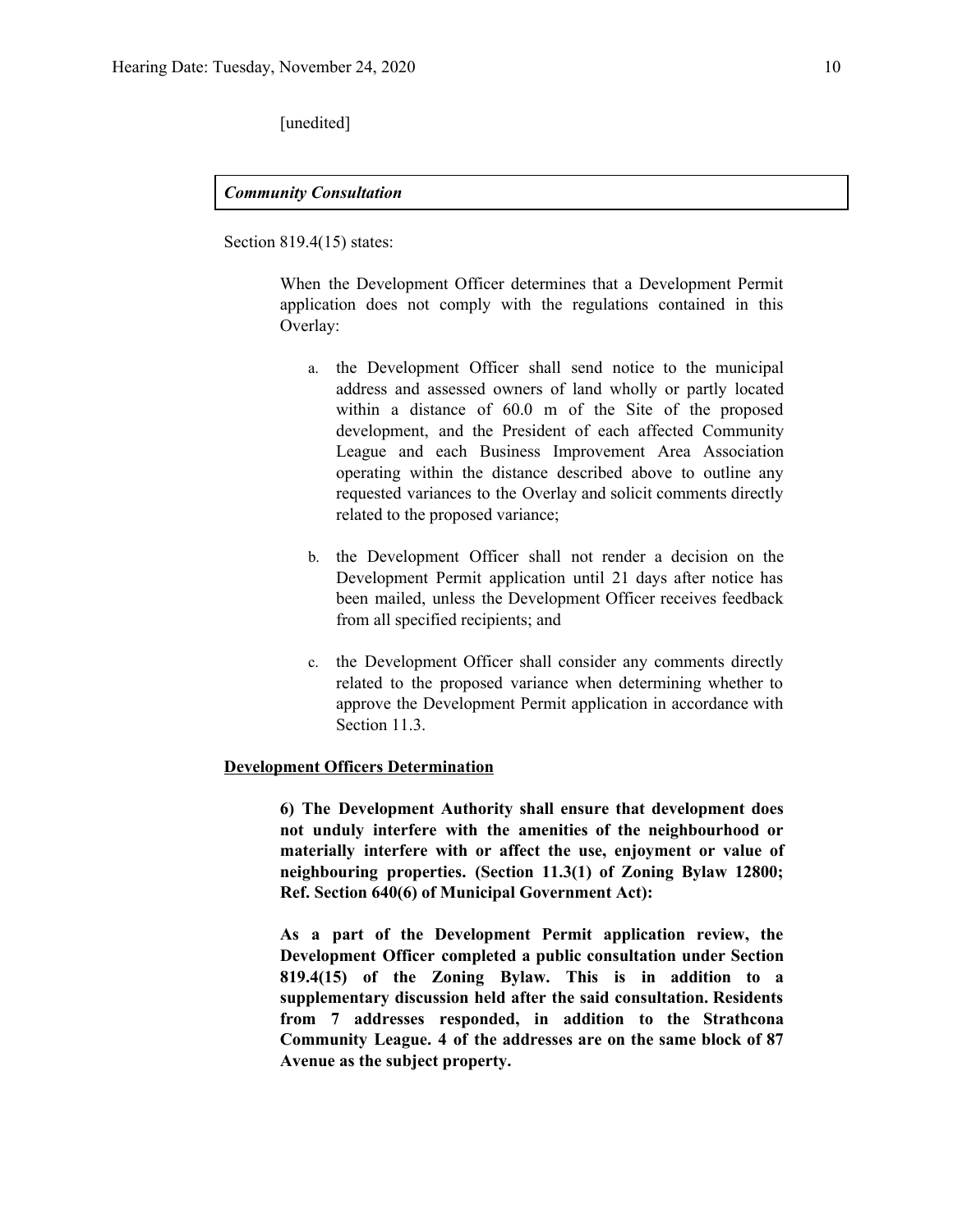**All comments indicated opposition to the proposed development. The majority of concerns included overall safety, noise, and the risks of noxious fumes, impacts to traffic flow, and the appearance of overdevelopment given the relatively small size of the site. There were also concerns raised about overall aesthetics and light pollution.**

**It is noted that the subject site is extremely small, and in addition to not being able to meet statutory plan policies and the intent of the Main Streets Overlay, the proposed development cannot meet core requirements of the current Zoning Bylaw. These requirements include setback requirements intended to minimise disturbances to adjacent properties, and site design to promote a pedestrian-oriented environment.**

**The Development Officer notes that the applicant has provided an engineering report in favour of the current proposed site design. However, the Development Officer does not believe that the study can override the intent of the Overlay, or the policies of the ARP.**

**It is therefore the Development Officer's opinion that, based on the above, the proposed development is likely to unduly and/or materially interfere with, and otherwise negatively impact, adjacent and surrounding properties and development.**

[unedited]

## Notice to Applicant/Appellant

Provincial legislation requires that the Subdivision and Development Appeal Board issue its official decision in writing within fifteen days of the conclusion of the hearing.

 $\mathcal{L}_\text{max}$  , and the contribution of the contribution of the contribution of the contribution of the contribution of the contribution of the contribution of the contribution of the contribution of the contribution of t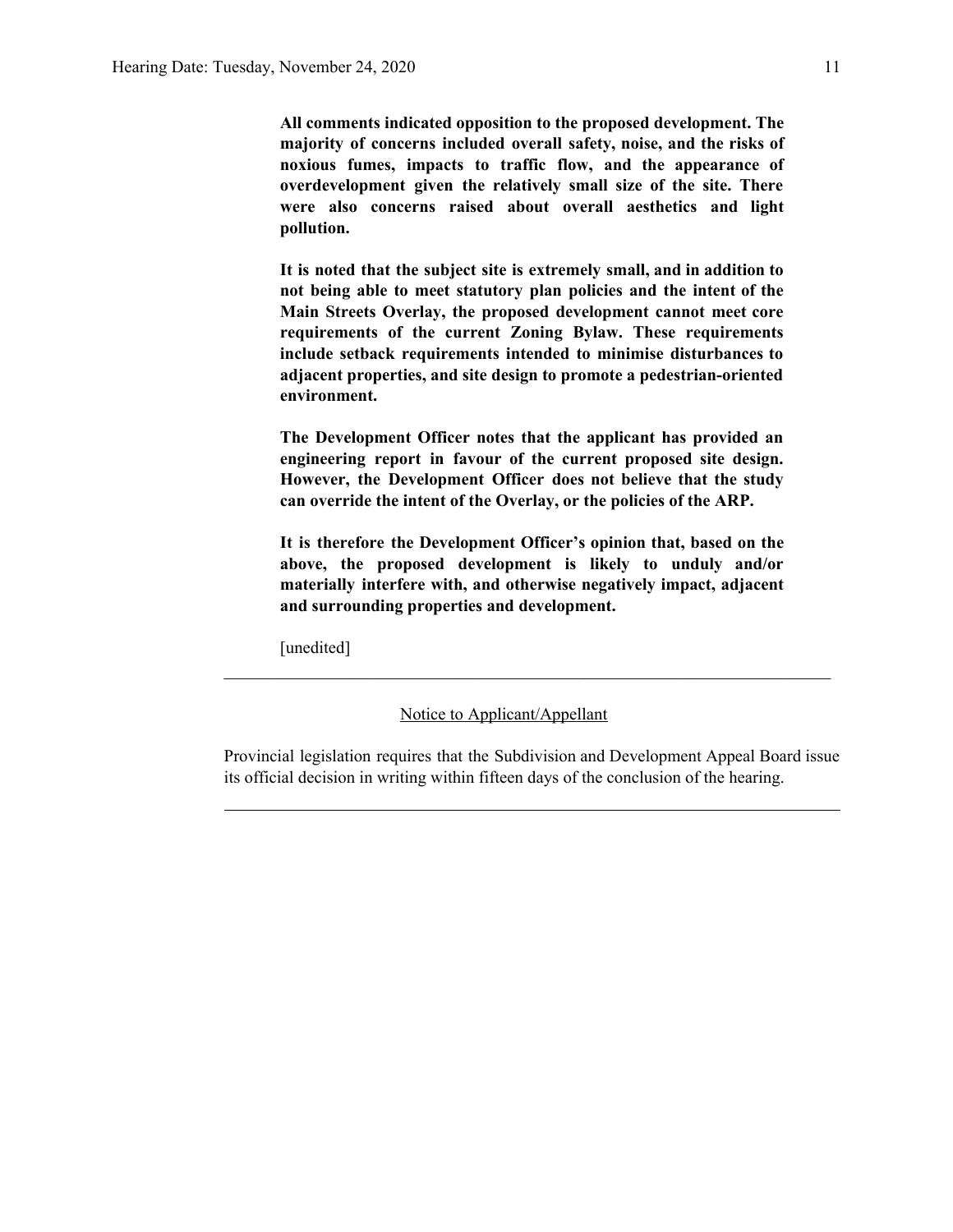| <b>Edmonton</b><br><b>Application for</b>                                                                                                                                                                                                                                                                                                                                                                                                                                                                                                                                                                                                                                                                                                                                                                                                                                                                                                                                                                                                                                                                                                                                                                                                                                                                                                                                                                                                                                                                                                                                                                                                                                                                                                                                                                                                                                                                                                                                                                                                                                                                                             | Project Number: 347557436-002<br><b>Application Date:</b><br>NOV 23, 2019<br>October 21, 2020 at 1:51 PM<br>Printed:<br>Page:<br>1 of 2 |  |  |  |  |  |  |  |  |
|---------------------------------------------------------------------------------------------------------------------------------------------------------------------------------------------------------------------------------------------------------------------------------------------------------------------------------------------------------------------------------------------------------------------------------------------------------------------------------------------------------------------------------------------------------------------------------------------------------------------------------------------------------------------------------------------------------------------------------------------------------------------------------------------------------------------------------------------------------------------------------------------------------------------------------------------------------------------------------------------------------------------------------------------------------------------------------------------------------------------------------------------------------------------------------------------------------------------------------------------------------------------------------------------------------------------------------------------------------------------------------------------------------------------------------------------------------------------------------------------------------------------------------------------------------------------------------------------------------------------------------------------------------------------------------------------------------------------------------------------------------------------------------------------------------------------------------------------------------------------------------------------------------------------------------------------------------------------------------------------------------------------------------------------------------------------------------------------------------------------------------------|-----------------------------------------------------------------------------------------------------------------------------------------|--|--|--|--|--|--|--|--|
| <b>Major Development Permit</b>                                                                                                                                                                                                                                                                                                                                                                                                                                                                                                                                                                                                                                                                                                                                                                                                                                                                                                                                                                                                                                                                                                                                                                                                                                                                                                                                                                                                                                                                                                                                                                                                                                                                                                                                                                                                                                                                                                                                                                                                                                                                                                       |                                                                                                                                         |  |  |  |  |  |  |  |  |
| This document is a Development Permit Decision for the development application described below.                                                                                                                                                                                                                                                                                                                                                                                                                                                                                                                                                                                                                                                                                                                                                                                                                                                                                                                                                                                                                                                                                                                                                                                                                                                                                                                                                                                                                                                                                                                                                                                                                                                                                                                                                                                                                                                                                                                                                                                                                                       |                                                                                                                                         |  |  |  |  |  |  |  |  |
| <b>Applicant</b><br>Property Address(es) and Legal Description(s)                                                                                                                                                                                                                                                                                                                                                                                                                                                                                                                                                                                                                                                                                                                                                                                                                                                                                                                                                                                                                                                                                                                                                                                                                                                                                                                                                                                                                                                                                                                                                                                                                                                                                                                                                                                                                                                                                                                                                                                                                                                                     |                                                                                                                                         |  |  |  |  |  |  |  |  |
|                                                                                                                                                                                                                                                                                                                                                                                                                                                                                                                                                                                                                                                                                                                                                                                                                                                                                                                                                                                                                                                                                                                                                                                                                                                                                                                                                                                                                                                                                                                                                                                                                                                                                                                                                                                                                                                                                                                                                                                                                                                                                                                                       | 8616 - 99 STREET NW<br>Plan I9 Blk 107 Lot 17                                                                                           |  |  |  |  |  |  |  |  |
|                                                                                                                                                                                                                                                                                                                                                                                                                                                                                                                                                                                                                                                                                                                                                                                                                                                                                                                                                                                                                                                                                                                                                                                                                                                                                                                                                                                                                                                                                                                                                                                                                                                                                                                                                                                                                                                                                                                                                                                                                                                                                                                                       | 8616 - 99 STREET NW                                                                                                                     |  |  |  |  |  |  |  |  |
|                                                                                                                                                                                                                                                                                                                                                                                                                                                                                                                                                                                                                                                                                                                                                                                                                                                                                                                                                                                                                                                                                                                                                                                                                                                                                                                                                                                                                                                                                                                                                                                                                                                                                                                                                                                                                                                                                                                                                                                                                                                                                                                                       | Plan I9 Blk 107 Lot 16                                                                                                                  |  |  |  |  |  |  |  |  |
|                                                                                                                                                                                                                                                                                                                                                                                                                                                                                                                                                                                                                                                                                                                                                                                                                                                                                                                                                                                                                                                                                                                                                                                                                                                                                                                                                                                                                                                                                                                                                                                                                                                                                                                                                                                                                                                                                                                                                                                                                                                                                                                                       | Specific Address(es)                                                                                                                    |  |  |  |  |  |  |  |  |
|                                                                                                                                                                                                                                                                                                                                                                                                                                                                                                                                                                                                                                                                                                                                                                                                                                                                                                                                                                                                                                                                                                                                                                                                                                                                                                                                                                                                                                                                                                                                                                                                                                                                                                                                                                                                                                                                                                                                                                                                                                                                                                                                       | Building: 8616 - 99 STREET NW                                                                                                           |  |  |  |  |  |  |  |  |
| <b>Scope of Application</b><br>To construct Exterior Alterations to a Gas Bar and Convenience Retail Stores site (Revision of Parking and Gas Pump Layout).                                                                                                                                                                                                                                                                                                                                                                                                                                                                                                                                                                                                                                                                                                                                                                                                                                                                                                                                                                                                                                                                                                                                                                                                                                                                                                                                                                                                                                                                                                                                                                                                                                                                                                                                                                                                                                                                                                                                                                           |                                                                                                                                         |  |  |  |  |  |  |  |  |
| <b>Permit Details</b>                                                                                                                                                                                                                                                                                                                                                                                                                                                                                                                                                                                                                                                                                                                                                                                                                                                                                                                                                                                                                                                                                                                                                                                                                                                                                                                                                                                                                                                                                                                                                                                                                                                                                                                                                                                                                                                                                                                                                                                                                                                                                                                 |                                                                                                                                         |  |  |  |  |  |  |  |  |
|                                                                                                                                                                                                                                                                                                                                                                                                                                                                                                                                                                                                                                                                                                                                                                                                                                                                                                                                                                                                                                                                                                                                                                                                                                                                                                                                                                                                                                                                                                                                                                                                                                                                                                                                                                                                                                                                                                                                                                                                                                                                                                                                       |                                                                                                                                         |  |  |  |  |  |  |  |  |
| Class of Permit: Class B<br>Gross Floor Area (sq.m.):                                                                                                                                                                                                                                                                                                                                                                                                                                                                                                                                                                                                                                                                                                                                                                                                                                                                                                                                                                                                                                                                                                                                                                                                                                                                                                                                                                                                                                                                                                                                                                                                                                                                                                                                                                                                                                                                                                                                                                                                                                                                                 | <b>Contact Person:</b><br>Lot Grading Needed?: N                                                                                        |  |  |  |  |  |  |  |  |
| New Sewer Service Required:                                                                                                                                                                                                                                                                                                                                                                                                                                                                                                                                                                                                                                                                                                                                                                                                                                                                                                                                                                                                                                                                                                                                                                                                                                                                                                                                                                                                                                                                                                                                                                                                                                                                                                                                                                                                                                                                                                                                                                                                                                                                                                           | NumberOfMainFloorDwellings:                                                                                                             |  |  |  |  |  |  |  |  |
| Site Area (sq. m.):                                                                                                                                                                                                                                                                                                                                                                                                                                                                                                                                                                                                                                                                                                                                                                                                                                                                                                                                                                                                                                                                                                                                                                                                                                                                                                                                                                                                                                                                                                                                                                                                                                                                                                                                                                                                                                                                                                                                                                                                                                                                                                                   | Stat. Plan Overlay/Annes Area: Main Street Overlay                                                                                      |  |  |  |  |  |  |  |  |
| <b>Development Application Decision</b><br>Refused<br>Issue Date: Oct 09, 2020 Development Authority: WELCH, IMAI<br><b>Reason for Refusal</b><br>Note: Proposed development consists of Permitted and Discretionary Uses in the CNC Zone. The Development Officer has<br>therefore reviewed the application against the stricter standard required of Discretionary development.<br>1) The proposed development does not follow Policy 3 of the Walk Up Apartment Area in the Strathcona Area Redevelopment Plan.<br>This Policy notes that "future commercial development on 99 Street…will be geared to neighbourhood convenience use and will be<br>pedestrian oriented" (p. 20).<br>The Development Officer notes that the proposed development is considered to be a Vehicular-Oriented Development under<br>Section 72 of the Zoning Bylaw. It is the Development Officer's opinion that although the proposed number of gas pumps will not<br>change, the change of the location of the pumps and their spreading-out within the site would constitute an intensification of such a<br>use. Such an intensification does not appear to be supported by the Policy cited above.<br>2) The proposed development does not meet the General Purpose of the Main Streets Overlay (Section 819), which is "to encourage<br>and strengthen the pedestrian-oriented character of Edmonton's main street commercial areas that are located in proximity to<br>residential and transit-oriented areas".<br>The Development Officer notes that the proposed development is considered to be a Vehicular-Oriented Development under<br>Section 72 of the Zoning Bylaw. By its very nature, such uses are not primarily intended for pedestrians, and therefore does not<br>appear to meet this General Purpose.<br>It is further noted that the requirement to minimise pedestrian-vehicular conflicts and promote pedestrian circulation (Ref. Section<br>819.4(4)) does not appear to have been met.<br>3) No new parking facilities, drive through aisles, and queuing spaces shall be added between an existing building and a public |                                                                                                                                         |  |  |  |  |  |  |  |  |
| roadway other than a Lane ((Section 819.4(3)).                                                                                                                                                                                                                                                                                                                                                                                                                                                                                                                                                                                                                                                                                                                                                                                                                                                                                                                                                                                                                                                                                                                                                                                                                                                                                                                                                                                                                                                                                                                                                                                                                                                                                                                                                                                                                                                                                                                                                                                                                                                                                        | Proposed: There will be new parking spaces, drive aisles, and queuing spaces between the existing building and the road.                |  |  |  |  |  |  |  |  |
| <b>THIS IS NOT A PERMIT</b>                                                                                                                                                                                                                                                                                                                                                                                                                                                                                                                                                                                                                                                                                                                                                                                                                                                                                                                                                                                                                                                                                                                                                                                                                                                                                                                                                                                                                                                                                                                                                                                                                                                                                                                                                                                                                                                                                                                                                                                                                                                                                                           |                                                                                                                                         |  |  |  |  |  |  |  |  |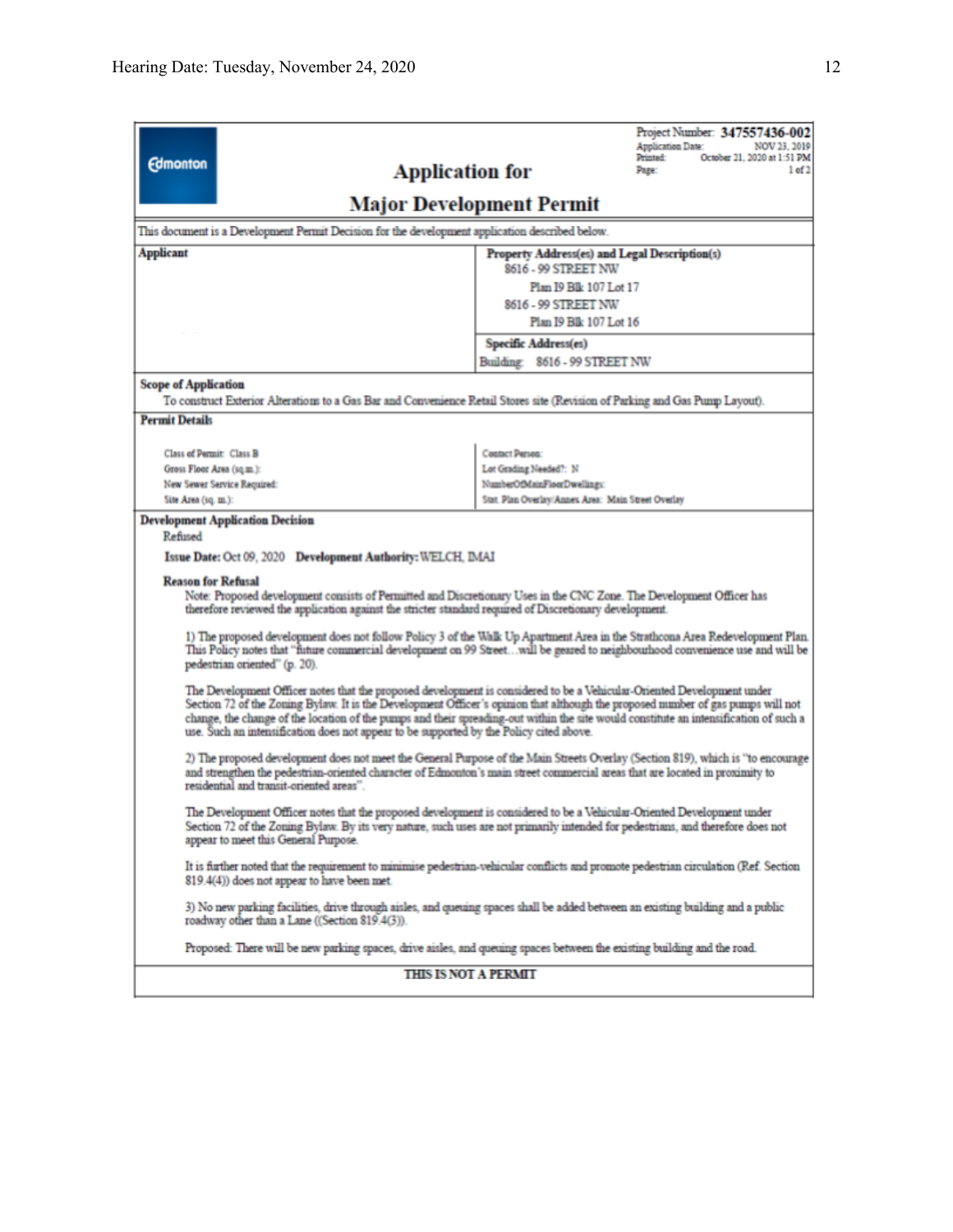| <b>Edmonton</b>                                                       |                                                                                                                                                                                                                                                                                                                             |                                                                                                                                                    | <b>Application for</b>                     |                             | Project Number: 347557436-002<br>Application Date:<br>NOV 23, 2019<br>Printed:<br>October 21, 2020 at 1:51 PM<br>$2$ of $2$<br>Page:                                                                                                                                                                                                                                                                  |  |  |  |  |
|-----------------------------------------------------------------------|-----------------------------------------------------------------------------------------------------------------------------------------------------------------------------------------------------------------------------------------------------------------------------------------------------------------------------|----------------------------------------------------------------------------------------------------------------------------------------------------|--------------------------------------------|-----------------------------|-------------------------------------------------------------------------------------------------------------------------------------------------------------------------------------------------------------------------------------------------------------------------------------------------------------------------------------------------------------------------------------------------------|--|--|--|--|
| <b>Major Development Permit</b>                                       |                                                                                                                                                                                                                                                                                                                             |                                                                                                                                                    |                                            |                             |                                                                                                                                                                                                                                                                                                                                                                                                       |  |  |  |  |
|                                                                       | Required Setback: 6m<br>Proposed Setback: 0m<br>Deficiency: 6m                                                                                                                                                                                                                                                              | 4) Gas pumps shall be located at least 6m from parking spaces (Section 72.2(6)).                                                                   |                                            |                             |                                                                                                                                                                                                                                                                                                                                                                                                       |  |  |  |  |
|                                                                       | 5) Any gas pump island (including the associated parking space) shall be at least 6m from any property line (Section 72.2(6)).                                                                                                                                                                                              |                                                                                                                                                    |                                            |                             |                                                                                                                                                                                                                                                                                                                                                                                                       |  |  |  |  |
|                                                                       | Required Setback: 6m                                                                                                                                                                                                                                                                                                        | Proposed Setback (flanking side property line [abutting 99 Street]): 2.3m<br>Proposed Setback (side property line [abutting 9909-87 Avenue]): 4.1m |                                            |                             |                                                                                                                                                                                                                                                                                                                                                                                                       |  |  |  |  |
|                                                                       | Deficiency (flanking side property line): 3.7m<br>Deficiency (side property line): 1.9m                                                                                                                                                                                                                                     |                                                                                                                                                    |                                            |                             |                                                                                                                                                                                                                                                                                                                                                                                                       |  |  |  |  |
|                                                                       | 6) The Development Authority shall ensure that development does not unduly interfere with the amenities of the neighbourhood or<br>materially interfere with or affect the use, enjoyment or value of neighbouring properties. (Section 11.3(1) of Zoning Bylaw 12800;<br>Ref. Section 640(6) of Municipal Government Act): |                                                                                                                                                    |                                            |                             |                                                                                                                                                                                                                                                                                                                                                                                                       |  |  |  |  |
|                                                                       | the subject property.                                                                                                                                                                                                                                                                                                       |                                                                                                                                                    |                                            |                             | As a part of the Development Permit application review, the Development Officer completed a public consultation under Section<br>819.4(15) of the Zoning Bylaw. This is in addition to a supplementary discussion held after the said consultation. Residents from 7<br>addresses responded, in addition to the Strathcona Community League. 4 of the addresses are on the same block of 87 Avenue as |  |  |  |  |
|                                                                       |                                                                                                                                                                                                                                                                                                                             | There were also concerns raised about overall aesthetics and light pollution.                                                                      |                                            |                             | All comments indicated opposition to the proposed development. The majority of concerns included overall safety, noise, and the<br>risks of noxious fumes, impacts to traffic flow, and the appearance of overdevelopment given the relatively small size of the site.                                                                                                                                |  |  |  |  |
|                                                                       | pedestrian-oriented environment.                                                                                                                                                                                                                                                                                            |                                                                                                                                                    |                                            |                             | It is noted that the subject site is extremely small, and in addition to not being able to meet statutory plan policies and the intent of<br>the Main Streets Overlay, the proposed development cannot meet core requirements of the current Zoning Bylaw. These<br>requirements include setback requirements intended to minimise disturbances to adjacent properties, and site design to promote a  |  |  |  |  |
|                                                                       |                                                                                                                                                                                                                                                                                                                             |                                                                                                                                                    |                                            |                             | The Development Officer notes that the applicant has provided an engineering report in favour of the current proposed site design.<br>However, the Development Officer does not believe that the study can override the intent of the Overlay, or the policies of the ARP.                                                                                                                            |  |  |  |  |
|                                                                       |                                                                                                                                                                                                                                                                                                                             |                                                                                                                                                    |                                            |                             | It is therefore the Development Officer's opinion that, based on the above, the proposed development is likely to unduly and/or<br>materially interfere with, and otherwise negatively impact, adjacent and surrounding properties and development.                                                                                                                                                   |  |  |  |  |
| <b>Rights of Appeal</b>                                               |                                                                                                                                                                                                                                                                                                                             | through 689 of the Municipal Government Act.                                                                                                       |                                            |                             | The Applicant has the right of appeal within 21 days after the date on which the decision is made, as outlined in Section 683                                                                                                                                                                                                                                                                         |  |  |  |  |
| Fees                                                                  |                                                                                                                                                                                                                                                                                                                             |                                                                                                                                                    |                                            |                             |                                                                                                                                                                                                                                                                                                                                                                                                       |  |  |  |  |
| Major Dev. Application Fee<br>Total GST Amount:<br>Totals for Permit: |                                                                                                                                                                                                                                                                                                                             | <b>Fee Amount</b><br>\$368.00<br>\$0.00<br>\$368.00                                                                                                | <b>Amount Paid</b><br>\$368.00<br>\$368.00 | Receipt#<br>902339413480001 | <b>Date Paid</b><br>Nov 27, 2019                                                                                                                                                                                                                                                                                                                                                                      |  |  |  |  |
|                                                                       |                                                                                                                                                                                                                                                                                                                             |                                                                                                                                                    |                                            |                             |                                                                                                                                                                                                                                                                                                                                                                                                       |  |  |  |  |
|                                                                       |                                                                                                                                                                                                                                                                                                                             |                                                                                                                                                    | THIS IS NOT A PERMIT                       |                             |                                                                                                                                                                                                                                                                                                                                                                                                       |  |  |  |  |
|                                                                       |                                                                                                                                                                                                                                                                                                                             |                                                                                                                                                    |                                            |                             |                                                                                                                                                                                                                                                                                                                                                                                                       |  |  |  |  |